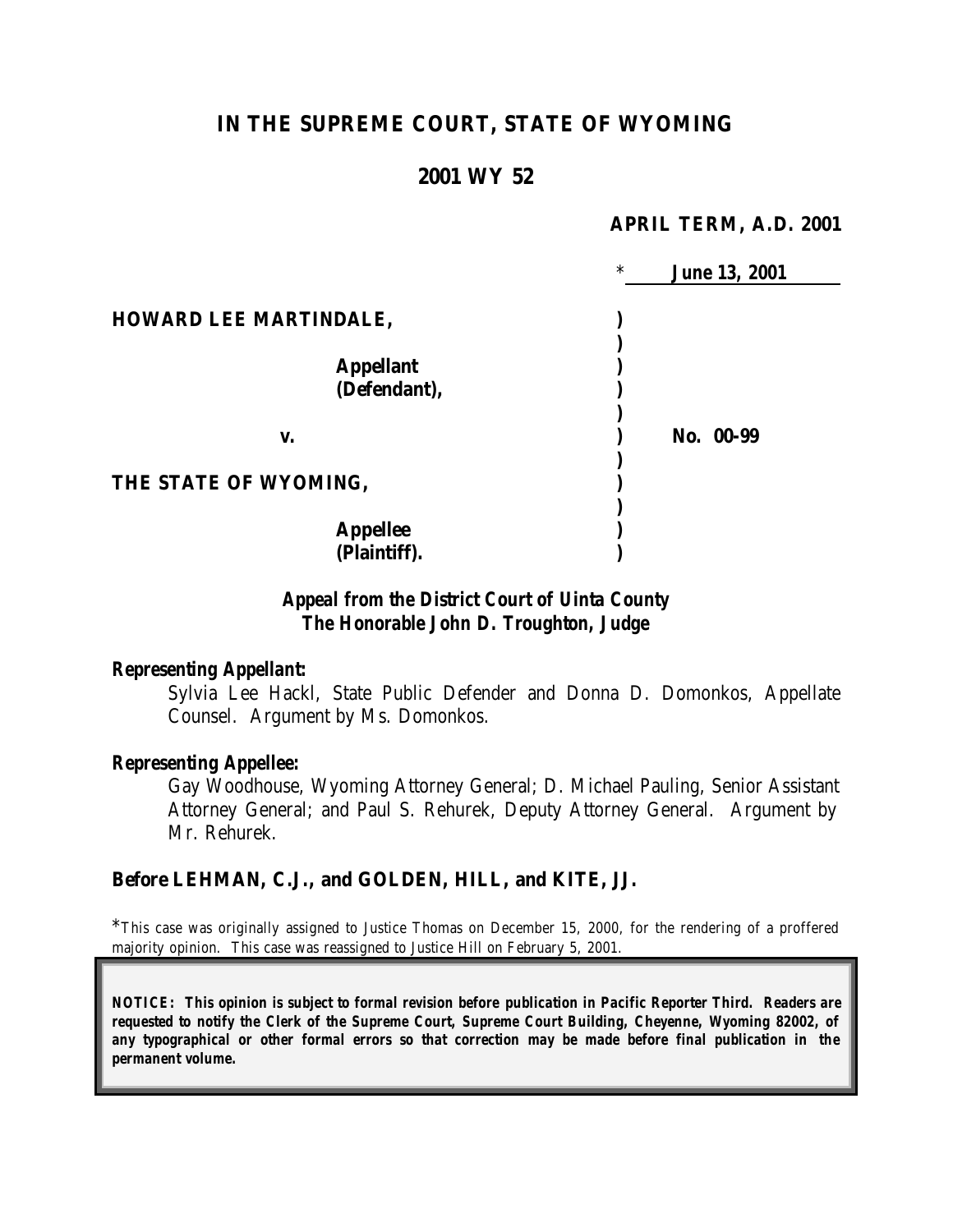### **HILL, Justice.**

[¶1] Howard Lee Martindale (Martindale) entered a conditional plea of guilty to one count of unlawful use of a credit card in violation of Wyo. Stat. Ann. § 6-3-802(a)(i) and (b)(iii) (LEXIS 1999). On appeal, Martindale challenges the district court's denial of a motion to suppress evidence discovered after an investigatory stop. We conclude that the stop of Martindale was supported by a reasonable suspicion of criminal activity and affirm the district court's order.

### **ISSUE**

[¶2] Martindale presents this issue for review:

Whether the district court erred when it denied Martindale's motion to suppress evidence found after a stop which was not supported by a reasonable suspicion of criminal activity?

The State's statement of the issue is substantially similar:

Did the district court properly deny appellant's motion to suppress evidence?

# **FACTS**

[¶3] On October 12, 1999, Officer Rasmussen of the Evanston Police Department stopped a vehicle driven by Travis Kidd after a registration check revealed that the car's license plates were listed as lost or stolen. Officer Matthews arrived on the scene shortly after Kidd was stopped. The officers sought to ascertain why Kidd was driving with license plates that did not belong to his vehicle, but Kidd could not offer a reasonable explanation. The officers noticed that while Kidd had been drinking a bottle of soda, another cold bottle of soda and a coat were on the passenger seat. Officer Matthews testified that Kidd indicated he was traveling with a Howard Martindale, and that he had been driving around the area looking for him. Officer Rasmussen testified that Kidd did not name his companion in his presence, although Kidd did state that he was traveling with someone.

[¶4] While questioning Kidd, the officers noted a man who walked past the scene and made eye contact with Kidd. The eye contact indicated to Officer Matthews that Kidd and the man knew each other. The man continued on for a distance and then sat down in front of a motel to watch the scene. This struck both officers as unusual.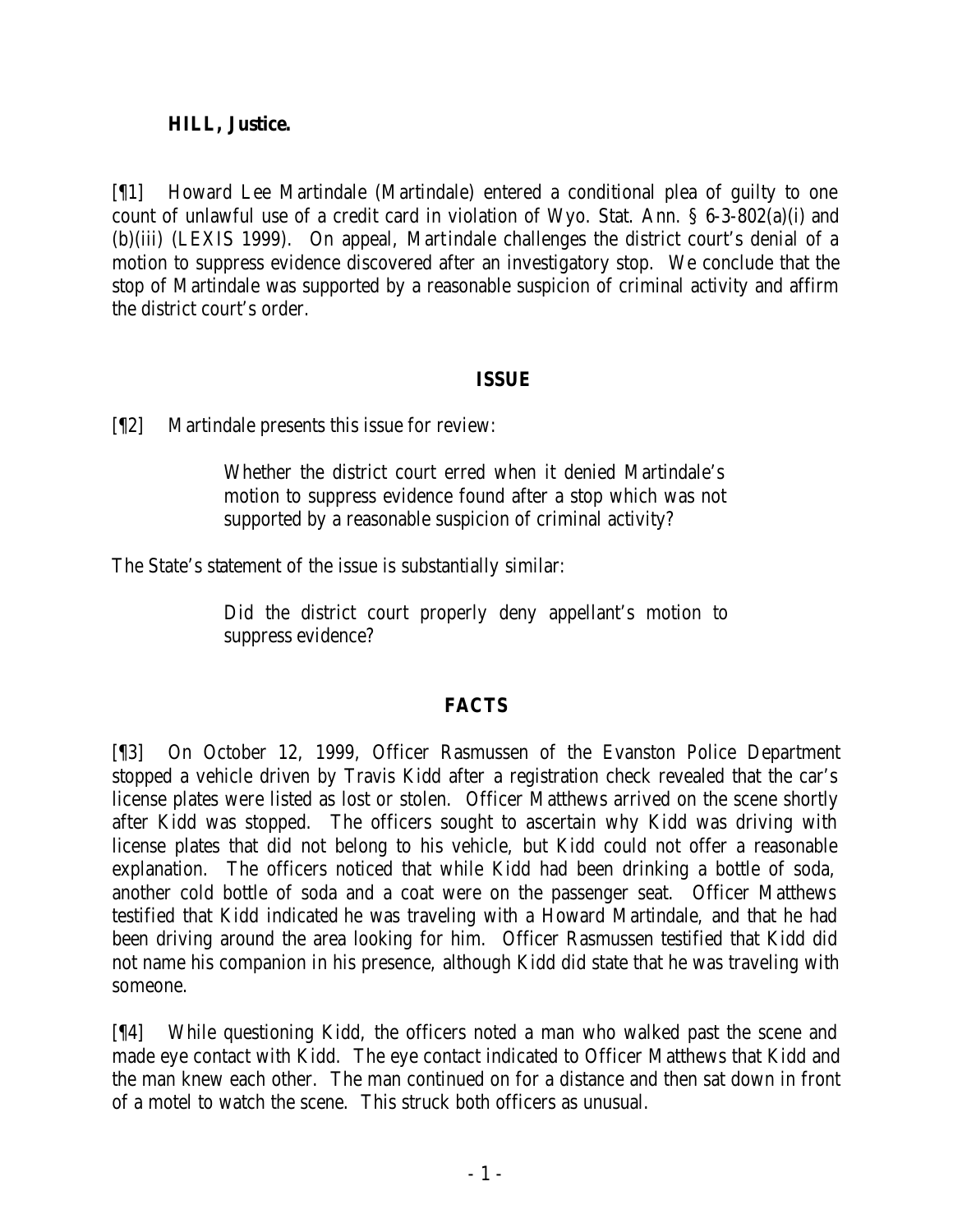[¶5] Meanwhile, Kidd had granted the officers permission to search his vehicle. Inside the trunk, the officers found several boxes containing a large collection of coins. After receiving an inconsistent explanation for the presence of the coins, the officers asked police dispatch to check for any recent burglaries. Dispatch confirmed that Natrona County officials reported a recent burglary involving a coin collection. Confronted with that information, Kidd blurted out, "It was a burglary. We – we did it in Paradise Valley." Kidd was placed under arrest for possession of the stolen coins.

[¶6] After placing Kidd in the back seat of Officer Rasmussen's patrol car, Officer Matthews glanced over at the man sitting in front of the motel. Upon making eye contact with Officer Matthews, the man stood up and began to quickly walk away around the corner of the motel. Officer Matthews got into his patrol car and intercepted the man. When asked what he was doing, the man replied that he was just curious. The man gave his name as Howard Martindale but initially denied knowing a Trevor Kidd. However, when told that Kidd had said he knew him, Martindale stated that he did know Kidd and was catching a ride with him to Salt Lake City. When confronted with information that Kidd had been arrested for the stolen coins found inside the trunk, Martindale stated that he knew the coins were stolen, but that he had nothing to do with any burglary.

[¶7] Martindale was carrying a black nylon video camera case, and Officer Matthews asked if he could search it. Martindale nodded affirmatively and set the camera case on the hood of the patrol car. Inside the case were a new video camera, several new compact discs, two eight-millimeter tapes, and a receipt from the Evanston Wal-Mart. At that point, Martindale was arrested based on his possible ties to the stolen coins. A search of Martindale's person revealed a credit card with a woman's name on it. The c redit card had been used to purchase the video camera. At that point, Martindale stated, "I used the credit card. I signed the name. I'll take the wrap [*sic*] for that. But I had nothing to do with the burglary."

[¶8] Martindale was charged with one felony count of unlawful use of a credit card in violation of  $\S$  63-802(a)(i) and (b)(iii)<sup>1</sup>. On November 19, 1999, Martindale filed a

#### **§ 6-3-802. Unlawful use of credit card; penalties.**

- (a) A person is guilty of unlawful use of a credit card if, with the intent to obtain property or services by fraud, he:
	- ( ) Uses a credit card, or the number or description of a credit card, issued to another person without the consent of that person[.]
		- (a) Unlawful use of a credit card is:

**. . . .**

**. . . .**

<sup>&</sup>lt;sup>1</sup> Wyo. Stat. Ann. § 6-3-802 (LEXIS 1999) states: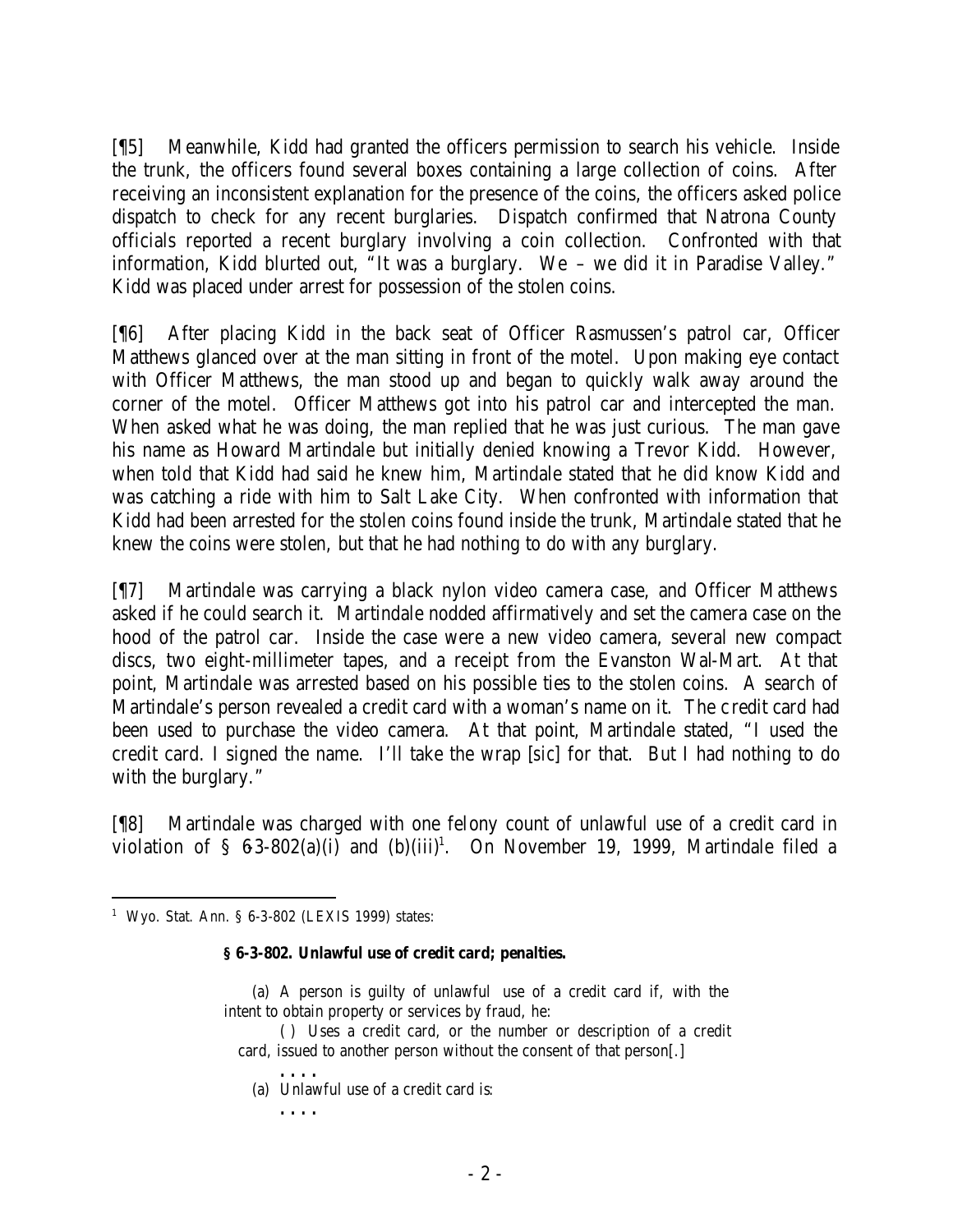motion to suppress the evidence seized during the search on the basis that Officer Matthews "had neither probable cause to arrest nor reasonable articulable suspicion to conduct an investigatory stop." After a hearing on the motion, the district court issued an Order Denying Motion to Suppress on December 20, 1999. The district court concluded the officers had a reasonable suspicion that Martindale might be Kidd's companion and were, therefore, justified in stopping him and asking for identification. Martindale subsequently changed his plea to a conditional plea of guilty pursuant to W.R.Cr.P. 11, reserving his right to challenge the denial of his motion to suppress on appeal. That appeal is now before us.

#### **STANDARD OF REVIEW**

[¶9] We utilize the following standard for reviewing a trial court's ruling on a motion to suppress:

> We generally do not disturb evidentiary rulings made by a trial court unless the trial court abused its discretion. *Wilson v. State*, 874 P.2d 215, 218 (Wyo. 1994). In reviewing a trial court's ruling on a motion to suppress evidence, we do not interfere with the trial court's findings of fact unless the findings are clearly erroneous. *Gehnert v. State*, 956 P.2d 359, 361 (Wyo. 1998). We view the evidence in the light most favorable to the trial court's determination because the trial court has an opportunity at the evidentiary hearing to assess "the credibility of the witnesses, weigh the evidence, and make the necessary inferences, deductions, and conclusions." *Id*. The constitutionality of a particular search or seizure is, however, a question of law that we review *de novo*. *Id*.; *Jones v. State*, 902 P.2d 686, 690 (Wyo. 1995).

*Putnam v. State*, 995 P.2d 632, 635 (Wyo. 2000) (quoting *Burgos-Seberos v. State*, 969 P.2d 1131, 1133 (Wyo. 1998)).

### **DISCUSSION**

<sup>(</sup>iii) A felony punishable by imprisonment for not more than ten (10) years, a fine of not more than ten thousand dollars (\$10,000.00), or both, if the value of the property or services purchased or obtained in violation of this section within any sixty (60) day period in the state of Wyoming totals five hundred dollars (\$500.00) or more in the aggregate.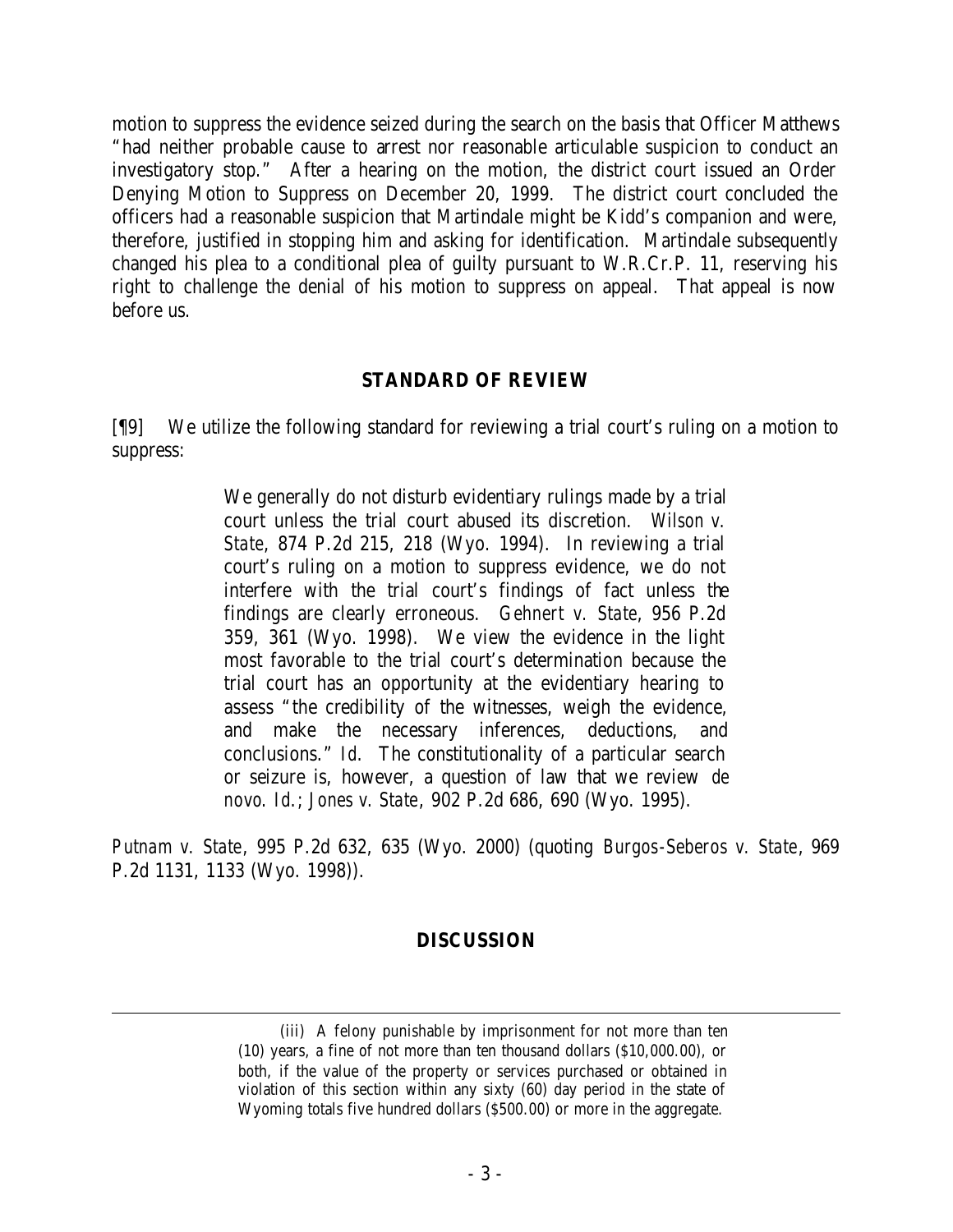[¶10] Martindale challenges the validity of the investigatory stop under the Fourth Amendment of the United States Constitution and Article 1, § 4 of the Wyoming Constitution arguing that reasonable suspicion for an investigatory stop did not exist<sup>2</sup>. Martindale prefaces his argument with an attack on the district court's factual findings. Specifically, the district court stated in its order denying the motion to suppress that the facts were not in dispute, including the finding that Kidd informed the officers that he had been driving around looking for Howard Martindale. This finding is clearly erroneous, Martindale contends, when contrasted with the testimony of Officer Rasmussen who stated that Kidd did not, in fact, name his traveling companion. In addition, Martindale argues that his actions were insufficient to raise a reasonable, articulable suspicion of criminal activity. He points out that walking by a police stop and then watching from a distance is hardly an unusual or suspicious activity. Thus, Martindale concludes that the investigatory stop by Officer Matthews was not reasonable as it was based on only a hunch.

[¶11] "The investigatory stop represents a seizure which invokes Fourth Amendment safeguards, but, by its less intrusive character, requires only the presence of specific and articulable facts and rational inferences which give rise to a reasonable suspicion that a person has committed or may be committing a crime." *Wilson*, 874 P.2d 220 (citing *Lopez v. State,* 643 P.2d 682, 683)); *see also Putnam*, 995 P.2d at 637; and *McChesney v. State*, 988 P.2d 1071, 1074 (Wyo. 1999). We have a dual inquiry for evaluating the reasonableness of an investigatory stop: (1) whether the officer's actions were justified at the inception; and (2) whether it was reasonably related in scope to the circumstances that justified the interference in the first instance. *Wilson*, 874 P.2d at 223 (quoting *Terry*, 392 U.S. at 20, 88 S.Ct. at 1879); *see also United States v. Hensley*, 469 U.S. 221, 228, 105 S.Ct. 675, 680, 83 L.Ed.2d 604 (1985). An officer's conduct is judged by an objective standard which takes into account the totality of the circumstances. *Putnam*, 995 P.2d at 637; *Terry*, 392 U.S. at 21-22, 88 S.Ct. at 1879-81; *United States v. Lang*, 81 F.3d 955, 965 (10<sup>th</sup> Cir. 1996).

[¶12] After reviewing the record, we conclude that Officer Matthews possessed reasonable articulable suspicions that justified the investigatory stop of Martindale. The record discloses the following: (1) Kidd was driving a vehicle with plates that did not belong to it; (2) Kidd's statements indicated that he was traveling with a person named Howard Martindale and was looking for him in the area where he was stopped; (3) the

<sup>&</sup>lt;sup>2</sup> Martindale does not offer an alternative analysis under the Wyoming Constitution, relying instead on the analytical framework for reviewing investigatory detentions set forth in our decisions in *Wilson v. State*, 874 P.2d 215 (Wyo. 1994) and *Collins v. State*, 854 P.2d 688 (Wyo. 1993). Those decisions reviewed the propriety of an investigatory detention by law enforcement within the context of the standards set forth in *Terry v. Ohio*, 392 U.S. 1, 88 S.Ct. 1868, 20 L.Ed.2d 889 (1968) and subsequent federal case law. *Wilson*, 874 P.2d at 219-220; *Collins*, 854 P.2d at 692. Since Martindale makes no argument that a different standard should be applied to ascertain the permissible scope of an investigatory detention under the Wyoming Constitution, we will analyze both of his claims pursuant to the standards set forth in our precedents in *Wilson* and *Collins*. *See also Putnam*, 995 P.2d at 637.